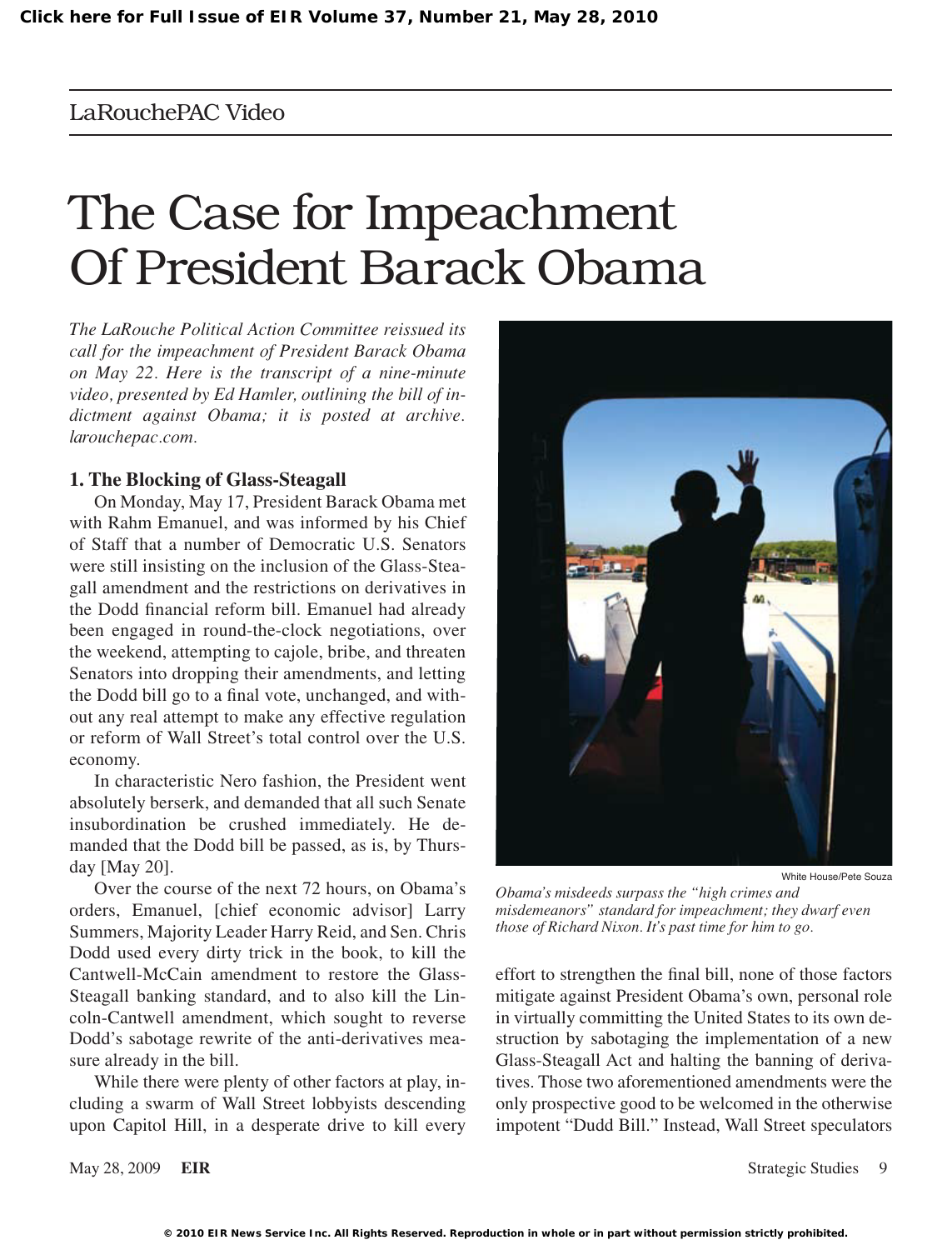

LPAC videograb

*In LPAC's hard-hitting video, Ed Hamler lays out the airtight case for the impeachment of President Barack Obama.*

will continue to enjoy the same unhindered protection to destroy the U.S. physical economy, and drive us closer and closer to hyperinflation.

Obama's deeds well surpass the "high crimes and misdemeanors" standard for impeachment. President Barack Obama's crimes dwarf even those of Richard Nixon. Public evidence alone demonstrates that he is leading a conspiracy to subvert Constitutional government, and to impose measures which would result in mass death of Americans, and the destruction of the nation as a whole. His high crimes and misdemeanors, as we will elaborate here, include actions which amount to a conspiracy to commit crimes against humanity, which will predictably result in murder and other atrocities, the promotion of terrorism by ensuring the protection of international terror's largest source of funding; and worst of all, engaging in the active destruction of the future of the United States by cutting funding to its single most important program, NASA.

In light of these facts, President Obama's remaining in the Presidency represents a clear and present danger to the United States, its citizens, and its Constitution. Constitutional means must be used to prevent him from carrying out these crimes.

Therefore, based on his actions to block Glass-Steagall, which is the only measure that's available to us to save the U.S. economy now, we are now re-issuing our call for the immediate impeachment of Barack Obama.

# **2. The Passage of Nazi Health Care**

The second reason Obama has to go, centers on his role in pushing the socalled health reform legislation

President Obama conspired, and acted to carry out, through his promotion of his Hitler-modelled health-care legislation, crimes against humanity, by denial of medical care, and therefore, outright murder of large segments of the U.S. population.

That fact that the health "reform" legislation that was pushed by the President will lead to the denial of medical

care is incontestable by anyone who is honest and knowledgeable about the bill. The chief, stated purpose of the bill was to cut costs. The fundamental premise of the bill is that the American public has been "over-utilizing" medical services, which allegedly do not contribute to improving their health, and this "overutilization" should be eliminated in order to save money.

In addition to denying care to certain categories of the population, the new "reform" also contains numerous measures which will reduce the availability of medical and surgical facilities.

Americans are now subject to denial of medical and surgical care, and to death by starvation and malnutrition, in the name of saving money. Tens of thousands will be slated for death.

For his action to commit this crime against humanity, President Obama should be impeached.

# **3. The Protection of Afghan Opium**

Third, President Barack Obama's treason in Afghanistan, where he is sending American troops to be killed, for the benefit of a foreign enemy.

A series of terrorist bombings aimed against the government of Russia, and the Russian nation, began in late March of this year, with the suicide bombing on the Moscow subway system, killing 38 people, and injuring over 100 more. Lyndon LaRouche, along with a number of military officials, among others, have identified that these terrorist attacks, and terrorist activity in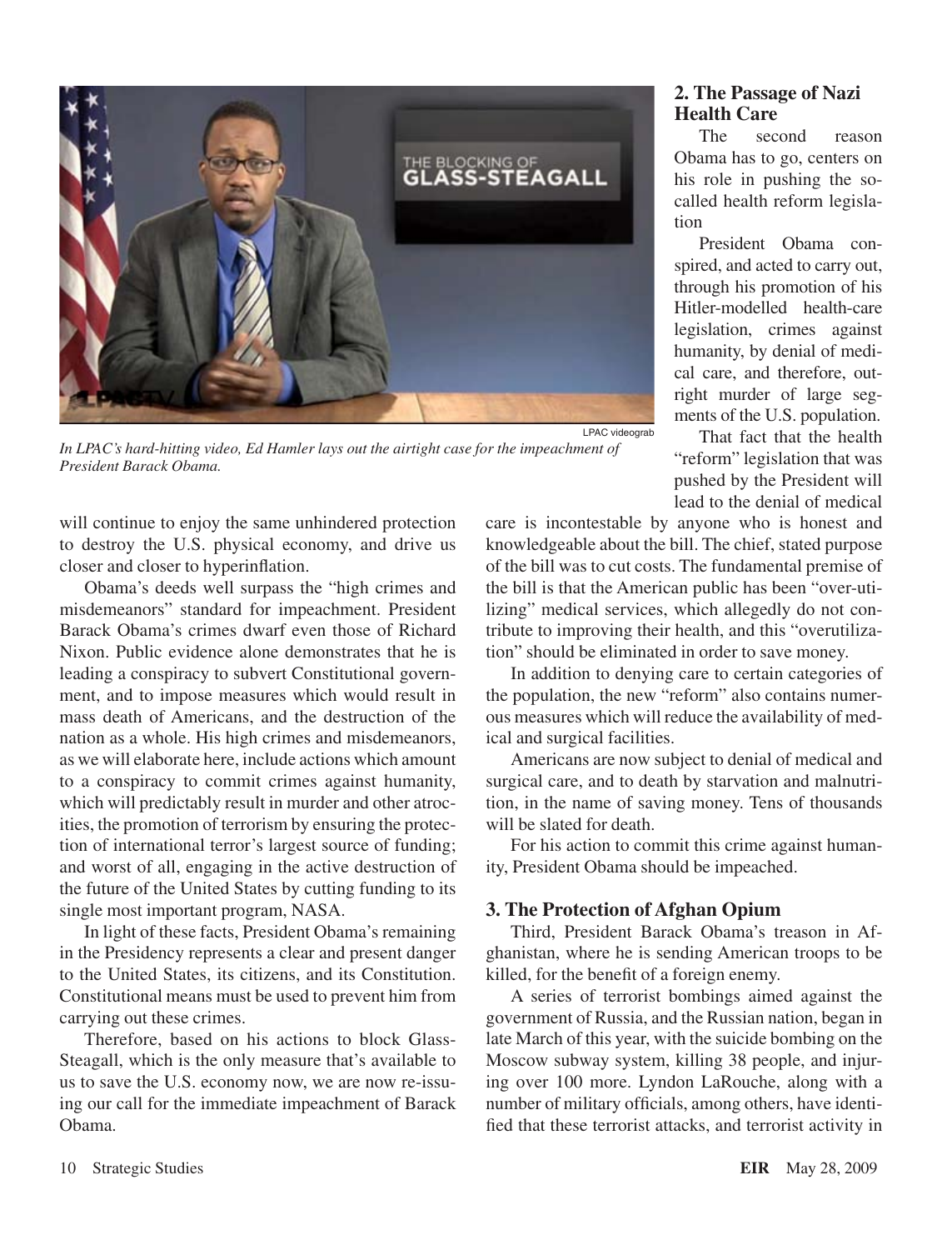general, in this part of the world, base their logistical support on the profits made through the Afghan opium drug traffic. The head of the Russian drug enforcement agency, Viktor Ivanov, and U.S. retired Gen. Barry McCaffrey, agreed that, indeed, the greatest threat from the production and trading of opium in Afghanistan, is not only that it is killing more people than even military operations, but that the drug trade had a direct link to the financing of the late March, early April, terrorist bombings.

Furthermore, the evidence is there and very well documented on larouchepac.com, that with the British—under Prime Minister Tony Blair—taking over Helmand province, opium production in Afghanistan soared, fueling the logistical base for international terrorism.

What was, and still is, Obama's policy in that situation? Absolutely nothing! Obama's policy is to protect the opium crops by refusing to cooperate with the nation of Russia to eradicate the lifeline of terrorist activity. Barack Obama's 24-hour trip to Kabul, in the wake of the terrorist bombings in Russia, consolidated his personal stance of complicity, by spending his 24-hour visit scolding Afghan President Karzai for corruption, while he himself failed to make a single mention of the opium trade.

Because of this decision by President Barack Obama, American soldiers are being shot and killed by an enemy that Obama is defending. Obama has adopted a policy where he is sending U.S. troops to be killed by insurgents who are backed by the British policy of protecting the opium production. That decision, tantamount to treason, must be faced with impeachment of Barack Obama.

### **4. The Takedown of NASA**

And finally, the biggest crime, by far, is President Barack Obama's stated intention, to shut down and destroy the NASA program at its root. When you add this to what was already stated here, the line must be drawn, now.

Back in February, OMB Director Peter Orszag revealed a FY2011 budget that was devoid of any real economic investment, proposing that Congress invest essentially nothing in hard infrastructure transportation, nuclear power, rail corridors, water transport, or clean



U.S. Army/Spc. Joseph Wilson

*American servicemen, like those shown in this photo, taken in Kandahar May 13, are dying in Obama's Afghanistan war, for the benefit of the British empire and it's opium trade.*

water. But the shutting down of NASA's manned space exploration, after 50 years of this nation's most important program, was the worst of his terrible concoction.

Since the founding of our republic, the existence of our nation has depended upon surges of science-driven and related increases of the productive powers of labor, per capita, and per square kilometer of our territory. Now, the very means of science and technology by which the existence of our republic had formerly prospered, have been destroyed: step, by step, by step. Our industries have gone, the security of our food supplies has been undermined, and now, the last bastion of technological progress, the space program, is scheduled for obliteration.

The cancellation of manned space flight means the destruction of the future.

So, not only has Obama committed crimes against the current U.S. population, with his rejection of Glass-Steagall, his health reform, and his protection of Afghan opium, but he now seeks to commit the ultimate crime by murdering many members of our yet-to-be-born future generations with the shutdown of our space program.

### **Impeach Barack Obama**

Simply put, the time has come, that President Obama must go, either by his own choice, or by ours. The intention of our Federal Constitution demands this.

The need for Obama's ouster, either by resignation or impeachment, is now an existential issue for both our republic and the welfare of the planet generally.

Obama must go now.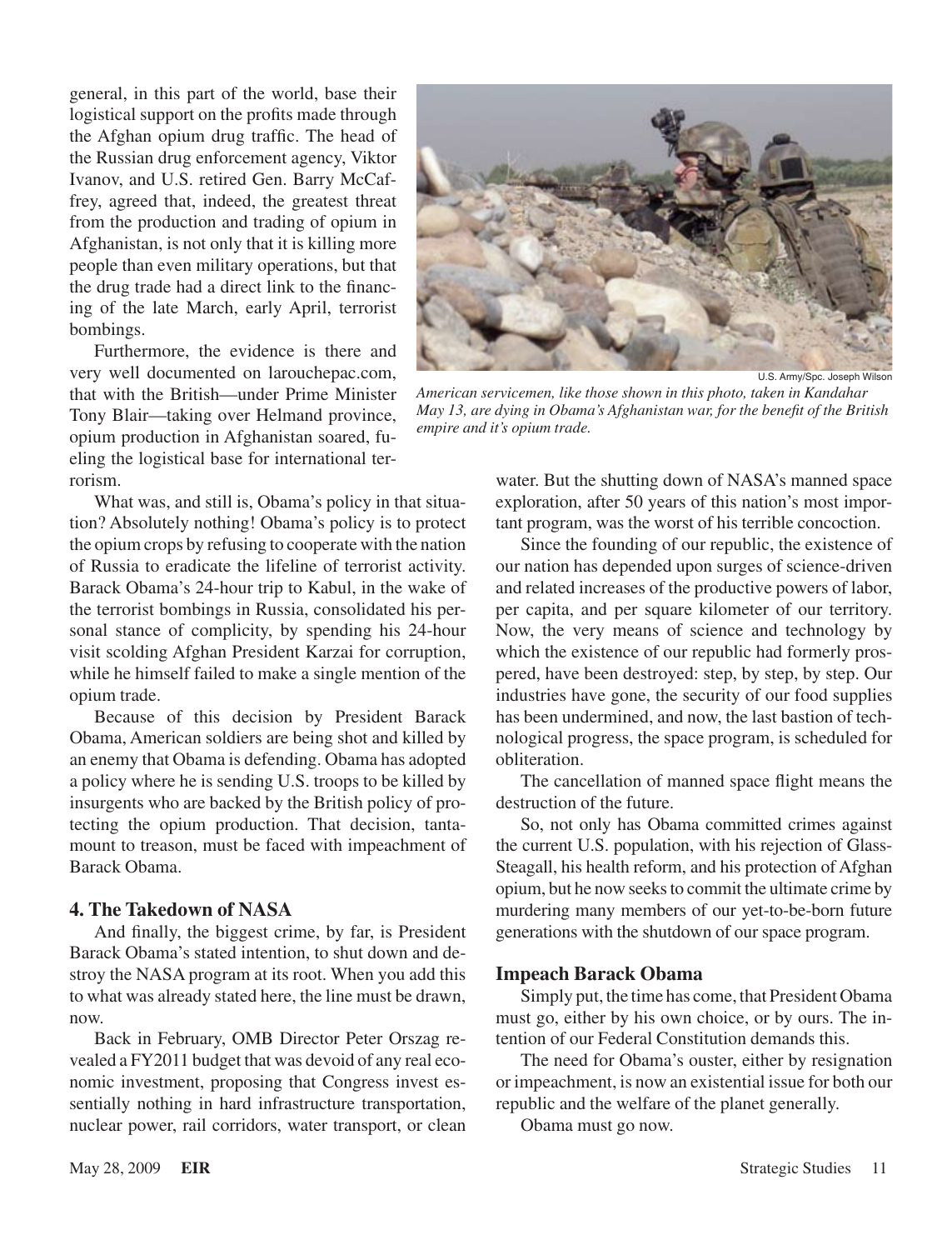# Documentation

# Cantwell: Bill Leaves Wall Street Loopholes

*Sen. Maria Cantwell's office issued the following release on May 20.*

# **Cantwell: Dodd Bill Leaves Wall Street Loopholes**

Dangerous loopholes would remain in derivatives trading, same loopholes which helped cause economic crisis

WASHINGTON, D.C., May 20—Tonight U.S. Senator Maria Cantwell (D-WA) voted against the Senate version of a financial regulatory reform bill, saying it did not close potentially dangerous loopholes in the derivatives regulations. Unregulated derivatives, Cantwell said, played a key role in creating the worst financial crisis and economic downturn since the Great Depression. The economic meltdown began on Wall Street but hurt Main Street, costing our economy eight million jobs and cutting off investment capital. Cantwell supports complete transparency and oversight of the derivatives market. Even seemingly small loopholes can create structural flaws in the financial system that can cause tremendous damage in the long term as they are exploited by Wall Street.

"While this bill takes much needed steps to help prevent a crisis of this magnitude from ever happening again, it fails to close the very same loopholes in derivatives trading that led to the biggest economic implosion since the Great Depression," Senator Cantwell said. Throughout this debate I have fought hard against efforts to weaken this legislation as well as to pass language to strengthen it further. But the fact of the matter is, without key reforms in derivatives trading, this bill does not safeguard America's economy from a repeat of this crisis. It sets up a process for responding the next time we have a financial crisis, but it doesn't *prevent* this kind of thing from ever happening again. We have to stop these kinds of dangerous activities. We need stronger bans on banks gambling with depositors

money. We need bright lines—like Glass-Steagall that separate risky activities from the traditional banking system. We need to refocus our financial system away from synthetic bets and get more capital into the hands of job creators and Main Street businesses. There are good, strong provisions in this bill, and I'm proud of the work we did to get them in there, but I fear that without closing the loopholes primarily responsible for this economic meltdown, we are missing the entire heart of the matter.

"I'm not giving up this fight. I intend to continue to work with my colleagues to strengthen the bill even further during the conference process, including taking language from an amendment I have offered with Senator Blanche Lincoln to close this loophole by tightening clearing requirements for trading derivatives. I believe that there is the will in both chambers to solve this challenge to tighten these critical loopholes and protect America's economy. We must reign in these dark markets and prevent our economy from being undermined by this dangerous loophole."...

# **Feingold: Bill Does Not Eliminate Risk to Economy**

*Sen. Russell Feingold (D-Wisc.), a cosponsor of the Cantwell-McCain amendment issued the following* 



feingold.senate.gov *Following passage of the Dodd bill, Sen. Russ Feingold stated bluntly, "The bill should have included reforms to prevent another such crisis. Regrettably, it did not."*

*statement on the financial regulatory reform bill on May 20.*

The bill does not eliminate the risk to our economy posed by too big to fail financial firms, nor does it restore the proven safeguards established after the Great Depression, which separated Main Street banks from big Wall Street firms and are essential to preventing another economic meltdown. The recent financial crisis triggered the nation's worst recession since the Great Depression. The bill should have included reforms to prevent another such crisis.